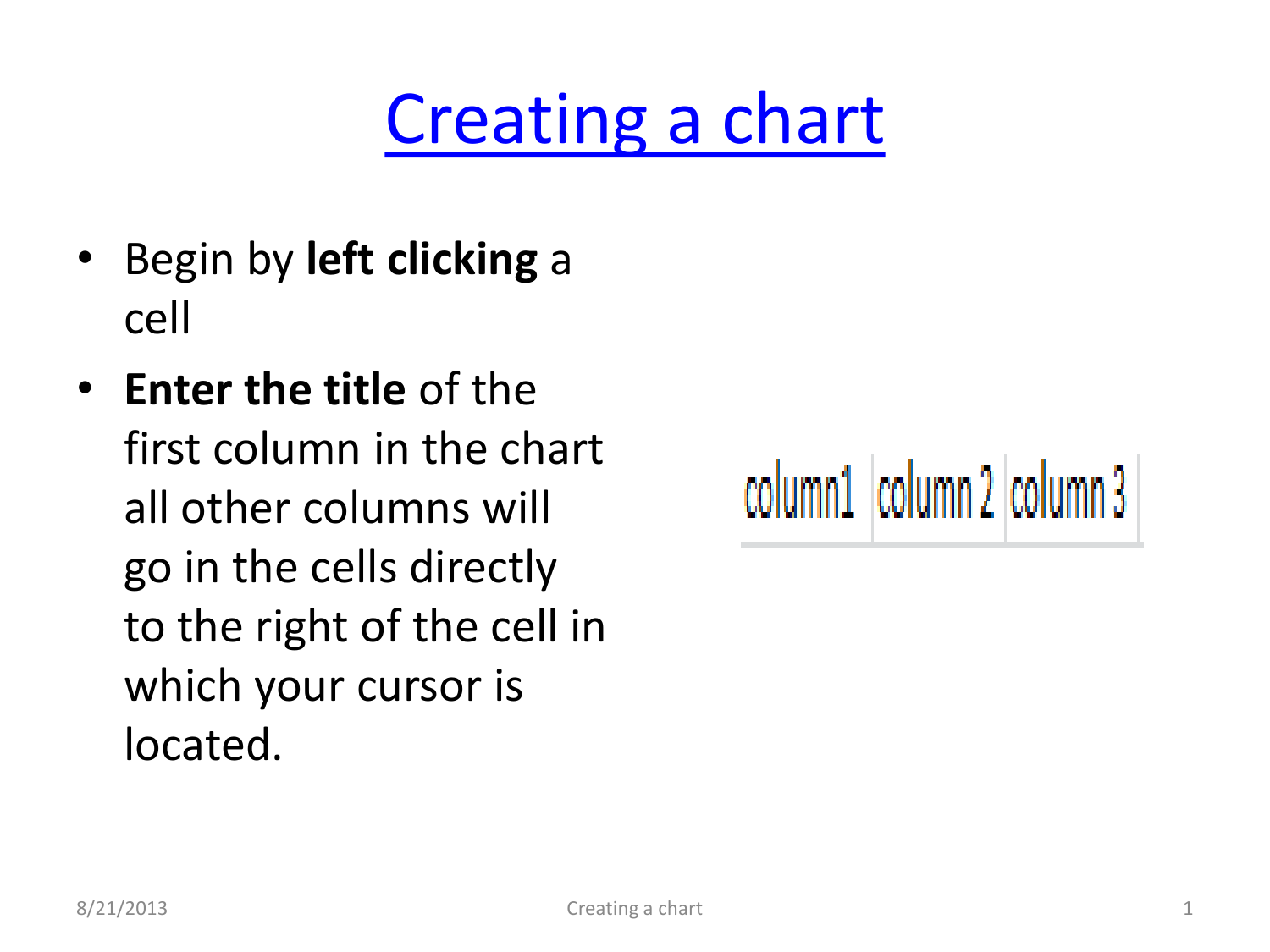- **Enter the data** that will be in the chart below each column.
- <span id="page-1-0"></span>• **Highlight** each box in your chart by left clicking and dragging the mouse.

|  |     | tolumn1   column 2   column 3 |       |
|--|-----|-------------------------------|-------|
|  | 266 | 234                           | 376   |
|  | 334 | 2724                          | 74    |
|  | 333 | 27842                         | 27452 |
|  | 322 | 7824                          | 3483  |
|  | 226 | 245                           | 25782 |
|  | 225 | 24572                         | 36532 |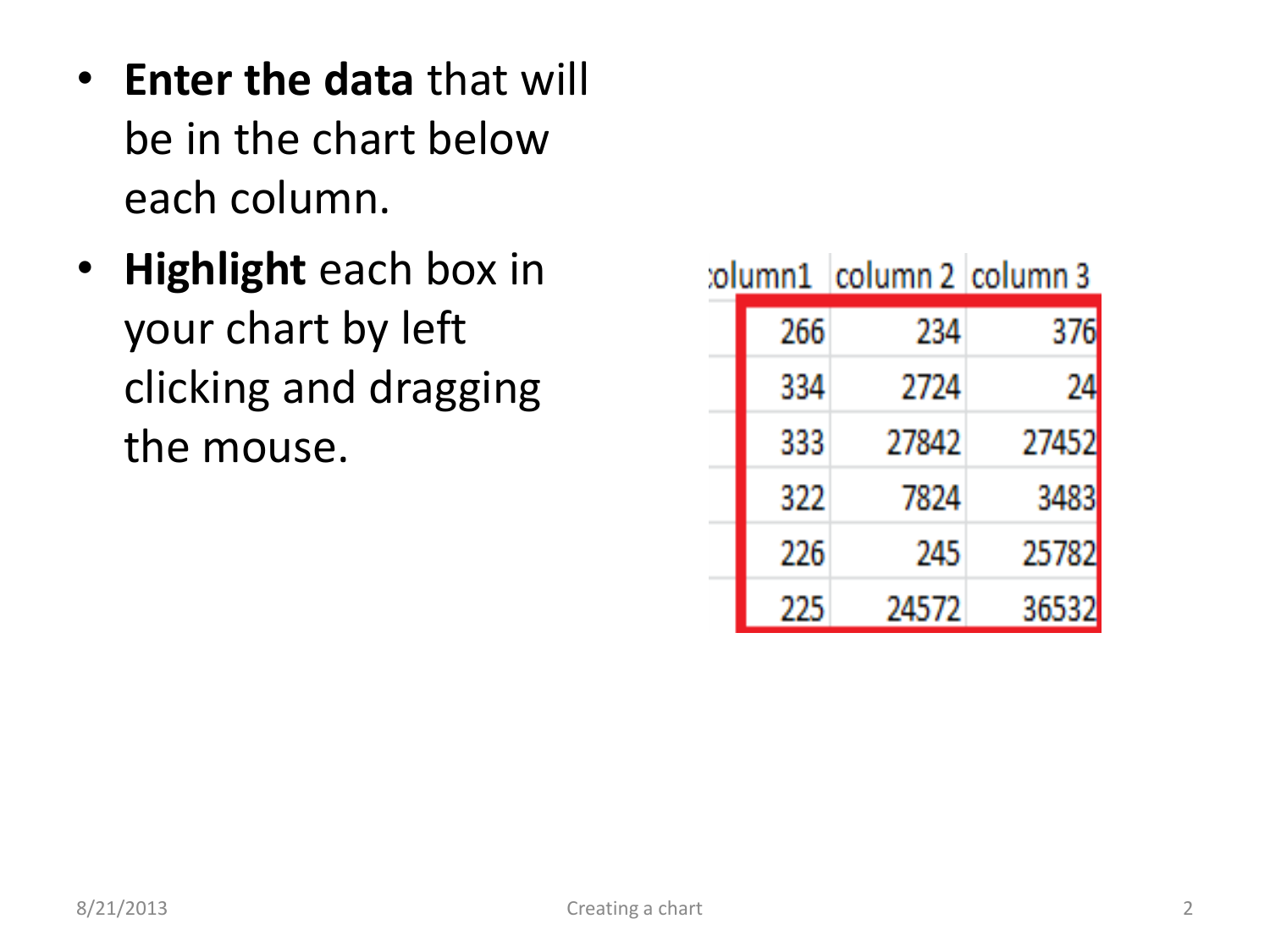• **Left click** on **insert** tab.

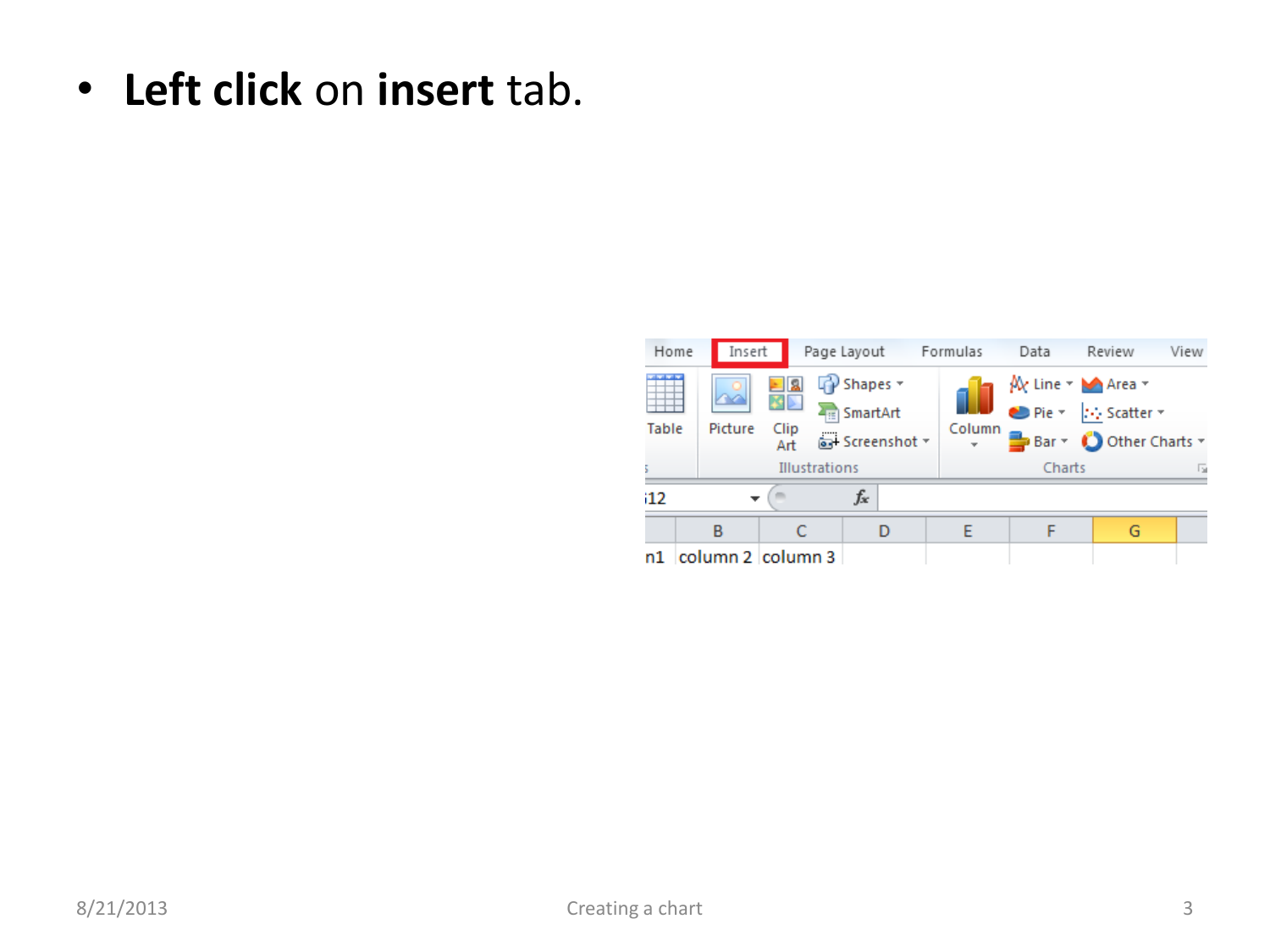- Navigate to the **Chart** box. In this box there will be the choice for many different kinds of charts.
- Some of these charts are Column, Pie, Bar, Area, Scatter and many more.
- However for this tutorial I will be using a Column Chart.

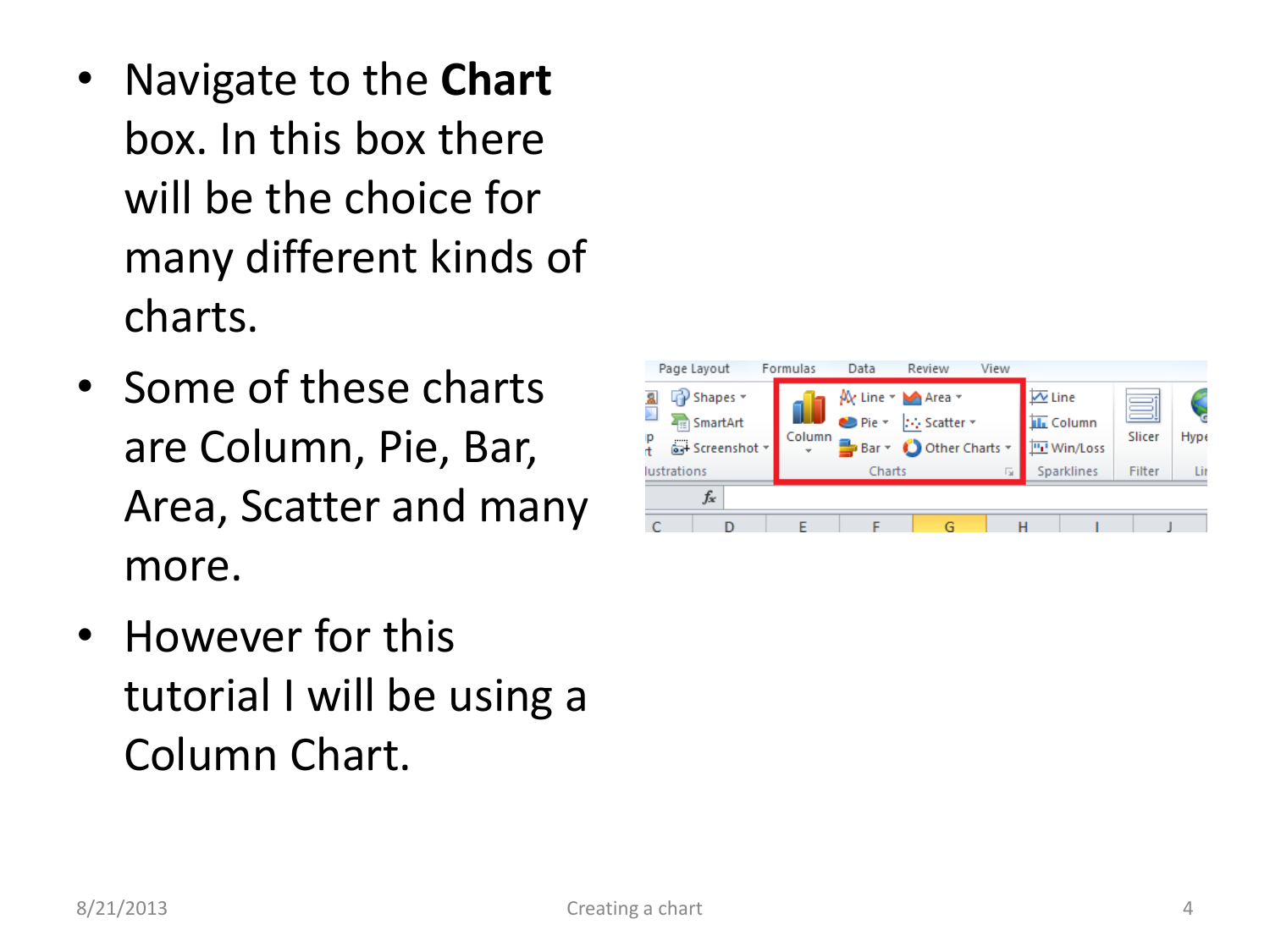• **Left click** on, the **Column** Icon.



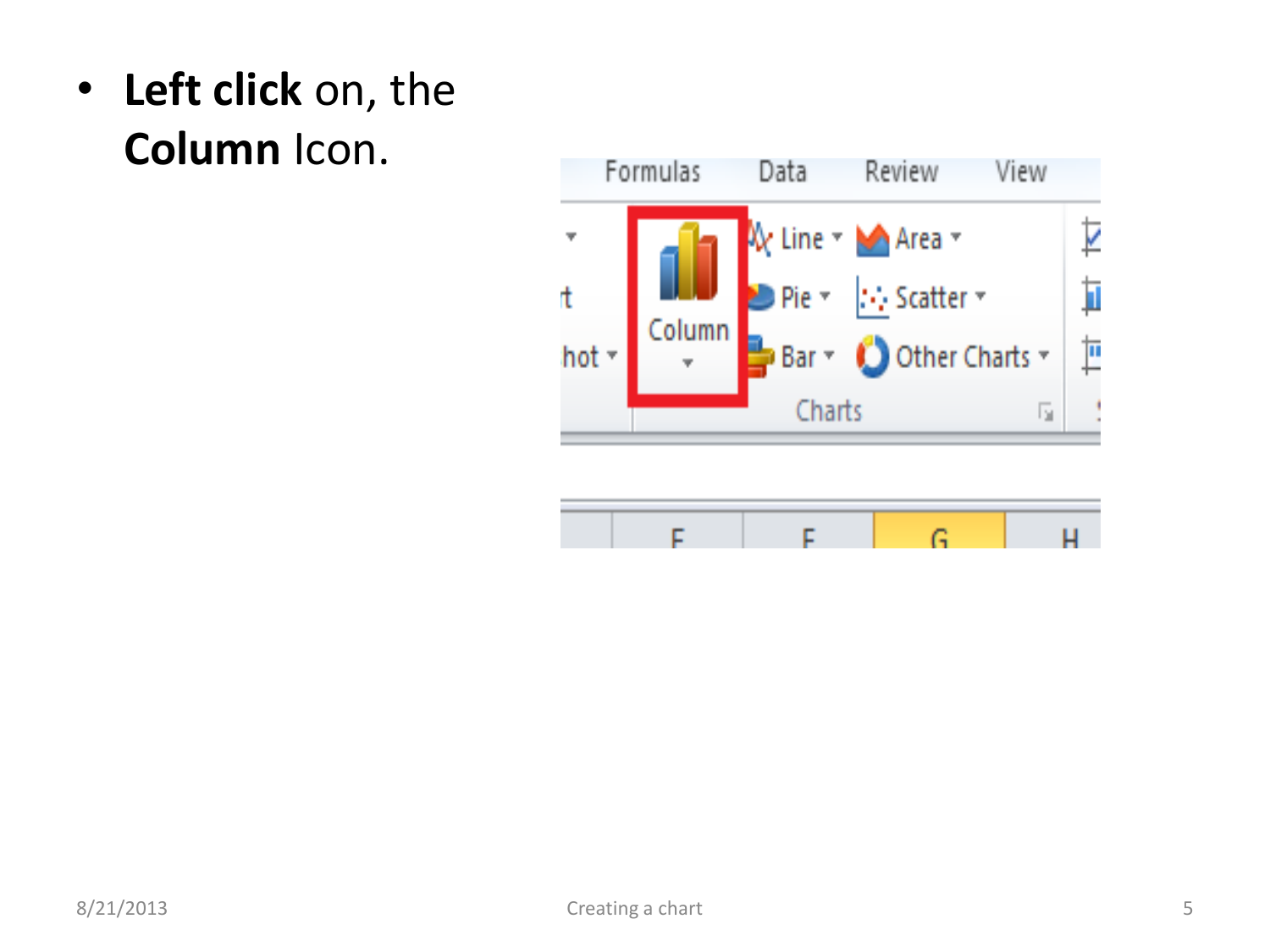• **Left click** on 3d Column icon furthest to the left.